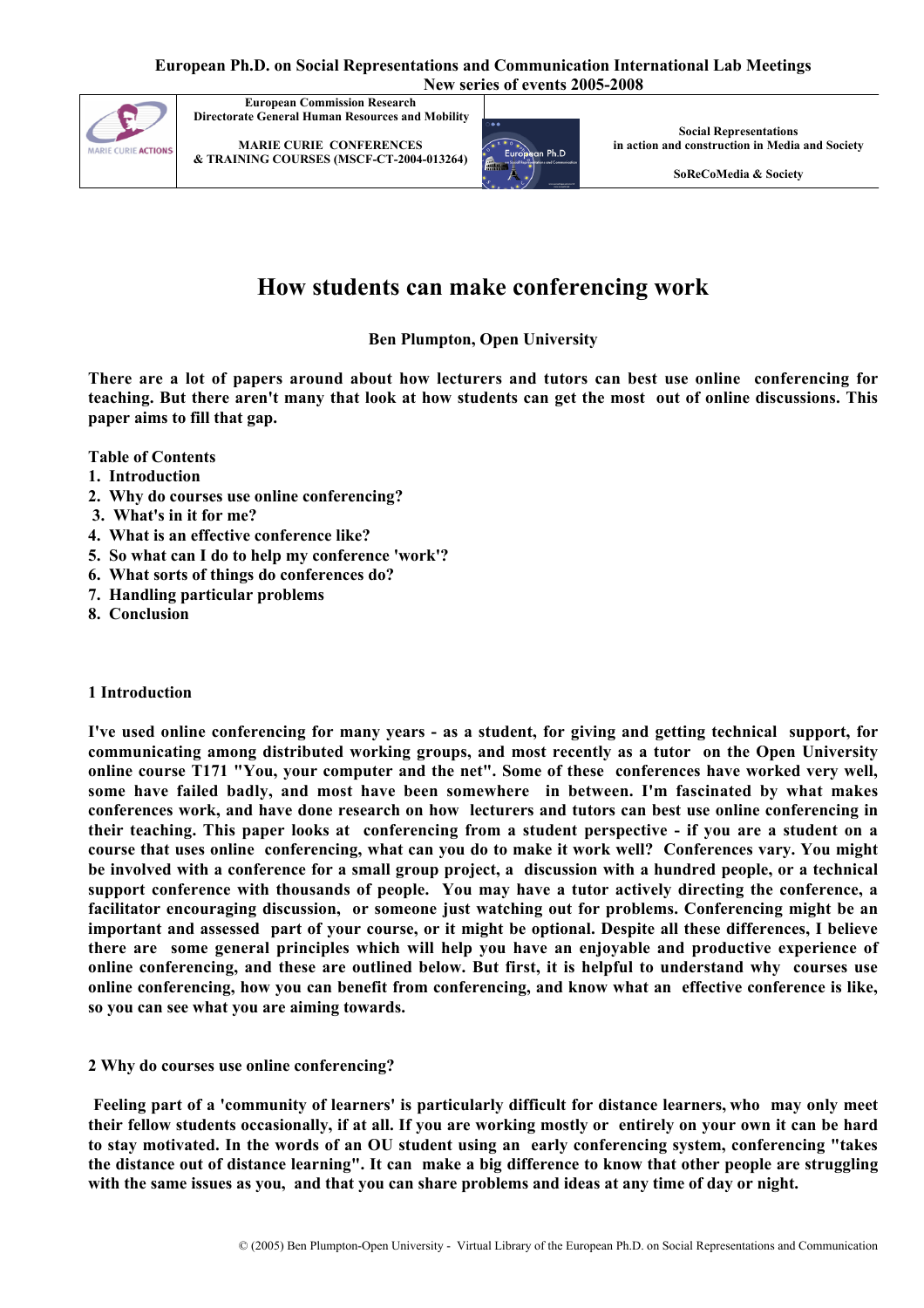

MARIE CURIE CONFERENCES & TRAINING COURSES (MSCF-CT-2004-013264)



Social Representations in action and construction in Media and Society

SoReCoMedia & Society

Online conferencing is also a good way for students to work together, rather than individually. Group working is becoming an important element of many higher education courses, partly because it is also increasingly the way the workplace is organised. Employers look for evidence of group working skills. It has a sound educational basis too - educationalists believe that group working tends to promote deeper understanding of a subject and better critical thinking.

Online conferencing is a new mode of learning, very different from the traditional classroom, and both teachers and students need to learn how to do it successfully. You will encounter all sorts of differences from face-to-face learning, for example, there will be much longer time delays in a discussion, and there will be no non-verbal cues such as tone of voice or facial expression. Some aspects of these differences will be positive (e.g. you have more time to think about what you want to say) and some will be a nuisance (e.g. it's possible to misinterpret people when you only have their words).

So the next sections of this paper look at what you can get out of conferencing, what an effective conference is like, and then how to go about participating so as to achieve those things.

## 3 What's in it for me?

With most courses you can pass the course if you work alone, not bothering with conferencing at all, or only doing the minimum required. So why should you put time and effort into conferencing?

- You get support when you need it (in exchange for giving support to others);
- You have a richer vein of experience to draw on, because you can pool examples, references etc;
- Very often a group can produce better work than an individual. One person might put forward a thought or idea, often not completely formed or finished, someone else picks up on it and takes it forward, that sparks off more ideas in others, and between them the group creates something much better than any could have done on their own;
- Learning by 'talking' is more powerful for most people than learning by reading you think about things more deeply, and are likely to remember things better;
- The best way to check your own understanding is to explain it to others. Explaining things for your fellow students is good practice for the kind of explanations you'll probably have to do in assignments.

4 What is an effective conference like?

How can you tell whether your conference is working well? Here is a description of an effective conference:

- Everyone participates, and everyone feels confident they will be 'listened to';
- It is a supportive community, because people have come to trust each other, and 'look out for' each other whilst respecting differences;
- The group has typically worked through shared experience and/or fought shared 'enemies' (such as software problems!);
- Everyone facilitates sometimes taking some responsibility for discussions and activities, and for encouraging and helping others;
- Everyone takes initiative sometimes asking questions and starting discussions, not being passive and waiting to be told what to do;
- Arguments happen people feel safe enough to challenge and disagree, which helps everyone to think and learn;
- Everyone writes carefully, putting their points clearly and constructively, and the structure of the discussions is obvious and easy to follow;
- © (2005) Ben Plumpton-Open University Virtual Library of the European Ph.D. on Social Representations and Communication People trust others to respect their words, to put a good interpretation on them and not 'steal' or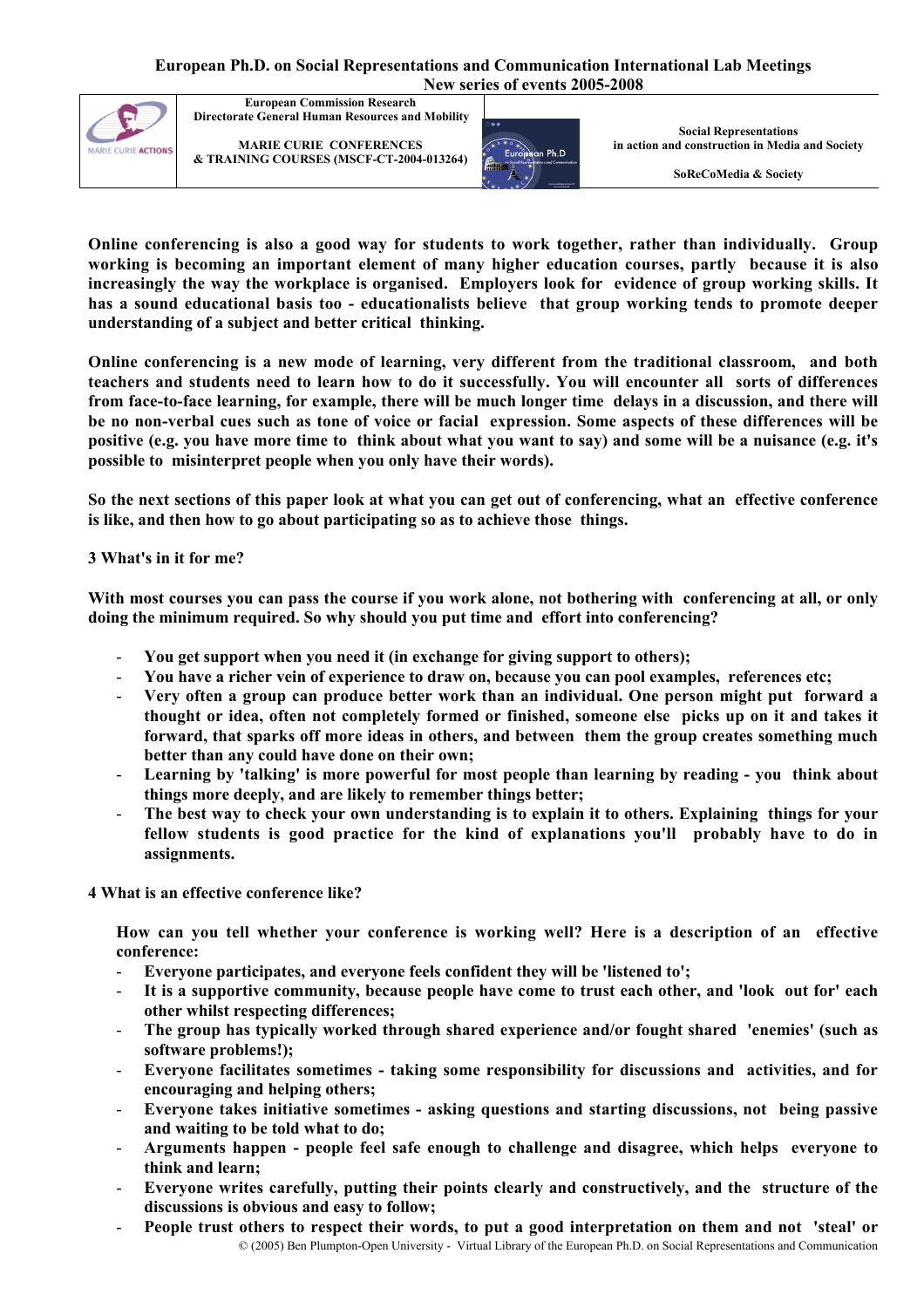

MARIE CURIE CONFERENCES & TRAINING COURSES (MSCF-CT-2004-013264)



Social Representations in action and construction in Media and Society

SoReCoMedia & Society

misquote them.

Clearly in real life very few conferences will have all of these characteristics all the time. But this is a 'vision' of what we are aiming for in online educational conferences.

5 So what can I do to help my conference 'work'?

You can make a big difference to the effectiveness of your conference. There are four main ways that you can help the conference work well. I will describe these first, and then look at how you can apply these principles in different kinds of conferences.

- a) Get involved and make a commitment
- b) Help people get to know you
- c) Construct your messages well
- d) Take some responsibility

## a) Get involved and make a commitment

This means contributing regularly, putting in some time and effort, and 'being there' for people reading and responding to their messages, and giving support where you can. If you are asked to do particular things in the conference, get on and do them! Making a commitment is really crucial - once you feel it is 'your' conference, you will want it to work well, and everything else will tend to follow.

If you can't be very active, let people know, e.g. "Sorry I can't be around for a while, but I'll do what I can when I get back".

#### b) Help people get to know you

This is particularly important in the early stages of a conference. People need to feel they can trust each other, so as to be able to 'risk' putting forward their ideas or asking 'silly' questions. Be yourself - use examples from your own experience, perhaps share a little about your life outside the course, and write more or less as you speak, rather than very formally which can come across as a bit pompous. Personalise your messages if possible, using simple things like different fonts, colours and icons, if your software allows you, or even sound. But don't overdo this and create huge messages, otherwise people will get annoyed at the time it takes to download them!

#### c) Construct your messages well

If you can write your messages very clearly and make it easy for people to see how they fit into the discussion, then it's more likely people will read and consider your messages, and everyone will find it easier to follow what's going on.

- Use 'threading' properly. If someone replies to a message, then someone replies to the reply, and so on, then the whole 'chain' of messages is called a thread, and the conferencing software will make it easy to follow a thread. If you are introducing a new topic or issue, don't reply to an existing message, start a new thread instead with a new and relevant subject line.
- Be clear what the point you are making is. A good way to force yourself to be clear is to put a one sentence summary at the top of a longer message, e.g. "This message is to explain why...." Keep to one subject per message. It's much better to send several messages if you have a number of topics to write about, because then people can reply to whichever topic they want and the separate discussions are in separate threads rather than being all jumbled up.
- Give reasons for your opinions. It's hard to discuss something with someone if they just state what they think without any justification. Use the word 'because' freely! Examples often help.

Invite responses to your messages, e.g. "Do you agree with me here?" or "Have I left anything out?".

© (2005) Ben Plumpton-Open University - Virtual Library of the European Ph.D. on Social Representations and Communication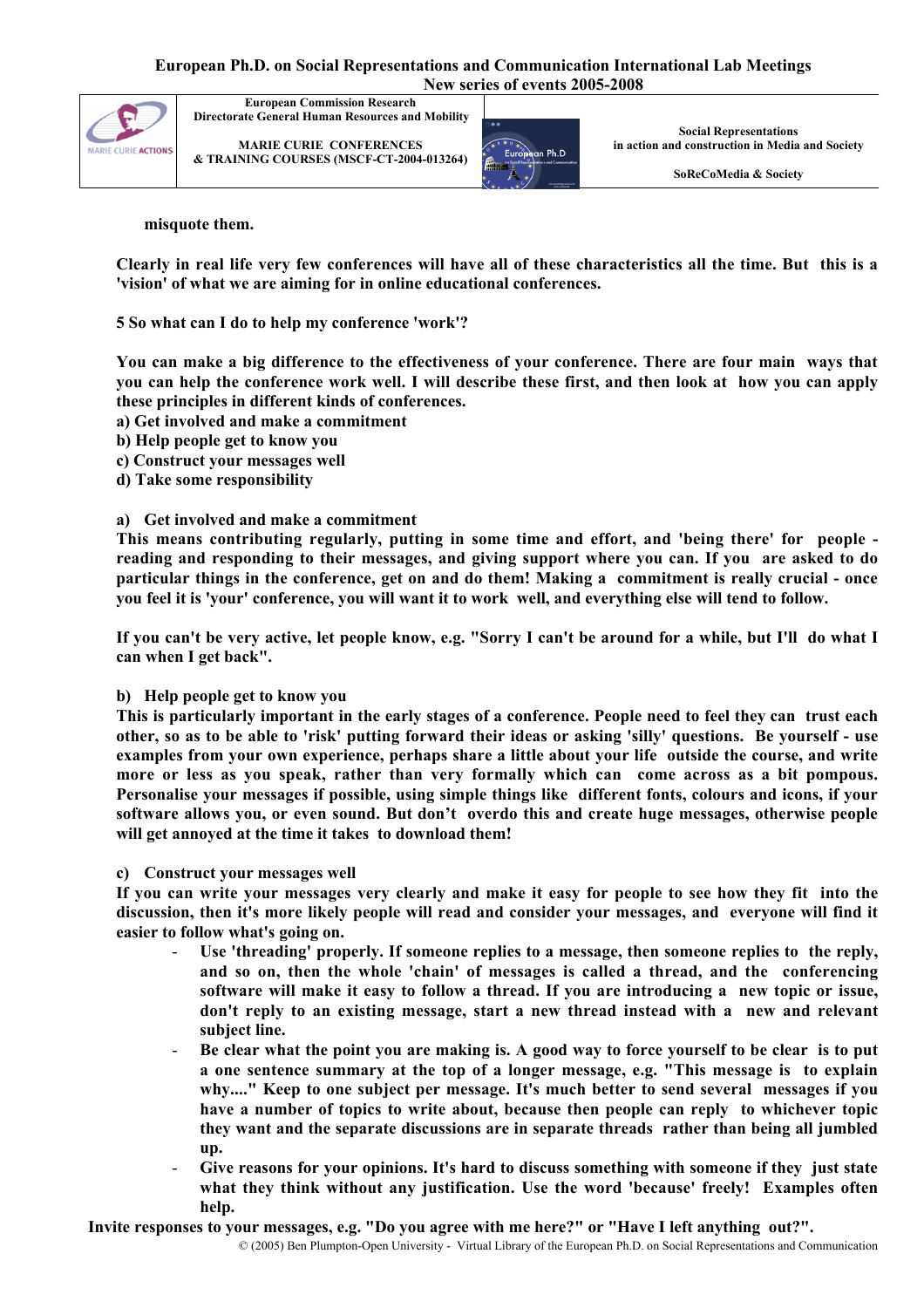

MARIE CURIE CONFERENCES & TRAINING COURSES (MSCF-CT-2004-013264)



Social Representations in action and construction in Media and Society

SoReCoMedia & Society

## d) Take some responsibility

This is all about paying attention to the 'process' of the conference as well as the content - if everyone does this, your conference will feel like a community. The sort of thing I mean is helping to keep things going and encourage others, starting discussions without being told to, helping to summarise, and watching out for people feeling ignored or left out and trying to help.

6 What sorts of things do conferences do? There are four different types of activities in conferences:

a) Social conversation b) Getting and giving help c) Group work and projects

d) Discussion

Not every conference will do all of these, but most conferences will have some elements of them all at some point. Let's see how the four principles described above can be used to help these different activities.

#### a) Social conversation

The social chat that happens in a conference helps the group to 'gel'. If you meet your fellow students at face-to-face tutorials, this happens naturally in corridors and during tea breaks. You chat, discover things you have in common, find out who knows about what, have a moan together and so on. The same kind of thing needs to happen among an on-line group - it's hard to write messages addressed to complete strangers. So this is where the 'help people get to know you' suggestion fits in. You should also show interest in others and offer support if needed. Obviously social conversation is not the main purpose of the conference, and you should be guided by your tutor or moderator - some may discourage socialising or prefer it to go in a separate sub-conference. But generally a bit of social chat in a conference is an excellent thing, and helps the group to work better. If your course has a face-to-face issue of ..... which fits in .....", or "When we talked about ..... we thought that ..... but I've just seen an article which says ..... How can we incorporate .....", or "What if we took the idea of ..... and applied it to .....".

The experience of participating in a conference that is really 'constructing knowledge' through discussion can be amazing. You feel a greater ownership of the conference, which leads to greater commitment, which leads us to where we began in section 5, with the importance of getting involved and playing an active part in your conference.

#### 7 Handling particular problems

When you are involved in online conferences there are various problems that you can come up against that may cause you frustration or annoyance, and decrease your motivation to participate. Below I suggest ways of handling these problems.

a) "I don't know what to say!"

- b) "Am I saying too much?"
- c) "Not everyone is participating"
- d) "I've got behind and there's too much to read"
- e) "Nobody is saying anything"
- a) "I don't know what to say!"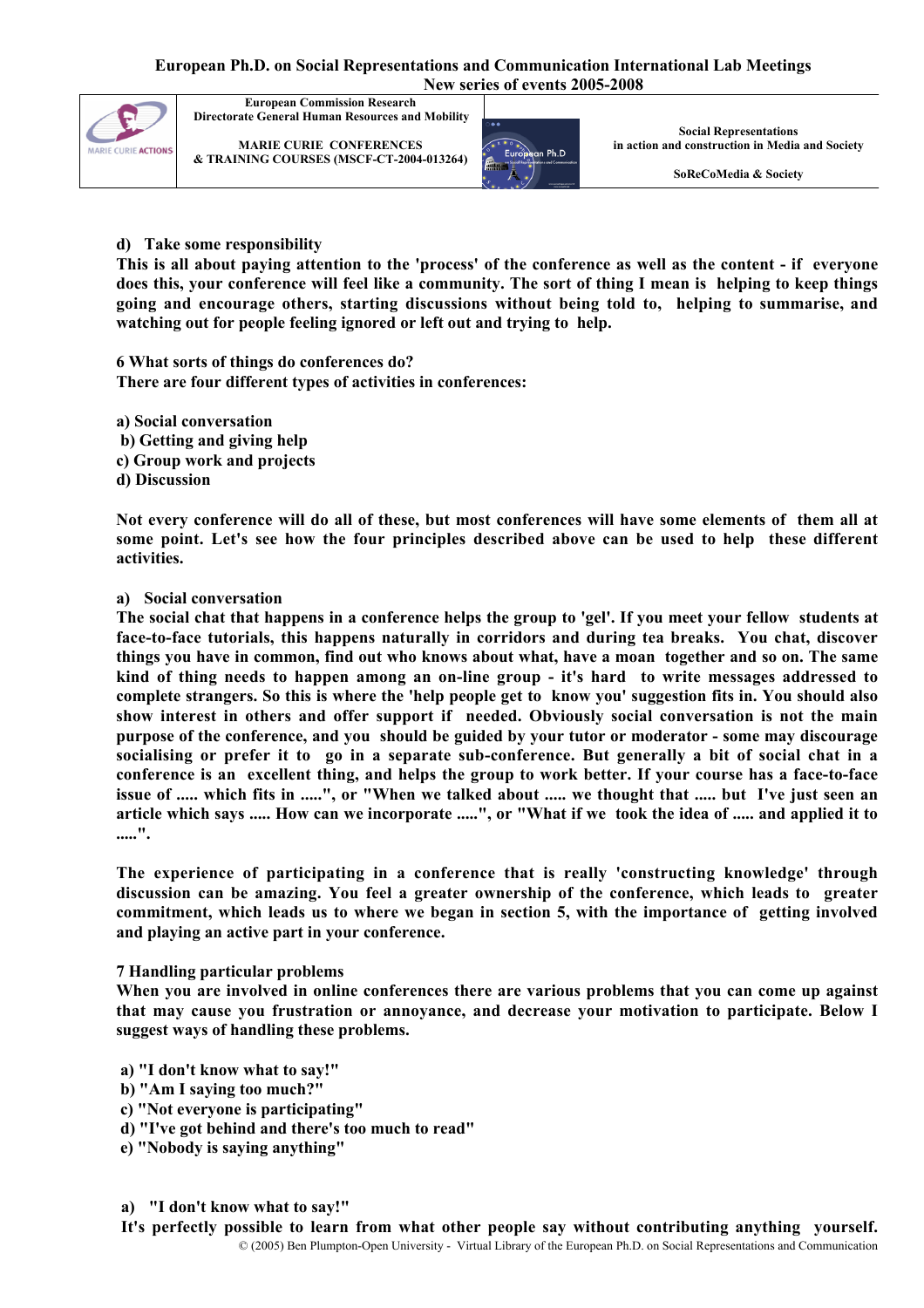

MARIE CURIE CONFERENCES & TRAINING COURSES (MSCF-CT-2004-013264)



Social Representations in action and construction in Media and Society

SoReCoMedia & Society

After all, at a face-to-face tutorial some people won't say anything, perhaps because they feel shy. Online you can't see other people smiling in encouragement, so it can be hard to take the plunge and join in. Sometimes this reading-but-not-contributing is called 'lurking', but I don't like the term because it has overtones of furtiveness. I prefer to call it 'hovering', because it reminds me of hanging around on the outskirts of a group hopping from foot to foot trying to think of something to say.

The good thing about online discussions is that they generally happen over a longer period, so you have plenty of time to think about what you want to say, and everyone will be able to get their points in, unlike a face to face discussion where it's possible that the only people who get heard are those who 'think on their feet' and talk loudest. And all sorts of things which can distract attention in a face-toface discussion (e.g. gestures, accent, racial differences, disabilities) are not 'visible' online, which can be quite liberating.

Here are some suggestions to get you started with contributing to a conference:

- Look for other people's messages that you agree with, and say so, perhaps adding your own examples;
- Look for messages that gave you ideas you hadn't thought of, or that set you thinking about something, and let them know;
- Ask a question about something you don't fully understand, and hopefully someone will help you out. Don't worry about asking 'silly' questions, there will probably be several other people with the same worry, and you'll have done them a favour by asking;
- If someone asks a question you wanted to ask, help them feel less silly by saying you'd like to know the answer too;
- If someone asks something you think you know a bit about, answer it. The very best way to check you know something is to try and explain it to someone else!
- Try to be sensitive to others who may be trying to catch up with an activity that is already halfcompleted - it's not easy for them to join in an established group, so offer what support you can.

The good side of this is that by participating you will learn a lot more and probably do better in your course assessment than people who don't.

If you are someone who can't join in with the conference, for whatever reason (you don't have to say), let other people know so they don't wait for you. Fellow students will generally be very understanding and supportive, provided you keep them informed.

d) "I've got behind and there's too much to read"

If, for whatever reason, you join a conference later than the other participants, or are unable to be involved for a while, the prospect of joining in can be a bit daunting. There will be lots of messages you haven't read and you may feel that everyone else knows each other. The main thing to remember is that everyone will be pleased to 'see' you when you do join in, and will be helpful and supportive. Here are some strategies you can use in this situation:

- If you don't have time to read all the messages, don't try! Use the message subjects and senders to decide which to read. Read any introductory messages explaining what the conference is about and telling you what the group is working on (generally these will be from the tutor or moderator);
- Don't worry too much about discussions or activities which have finished. Maybe read any obvious concluding or summarising messages, but concentrate on the current activities;
- Send a short message announcing your presence and apologising for the delay;
- Just read messages for a little while, so you get the feel of the conference and understand what's going on;
- © (2005) Ben Plumpton-Open University Virtual Library of the European Ph.D. on Social Representations and Communication If you're not quite sure what has been discussed already, acknowledge this in your messages